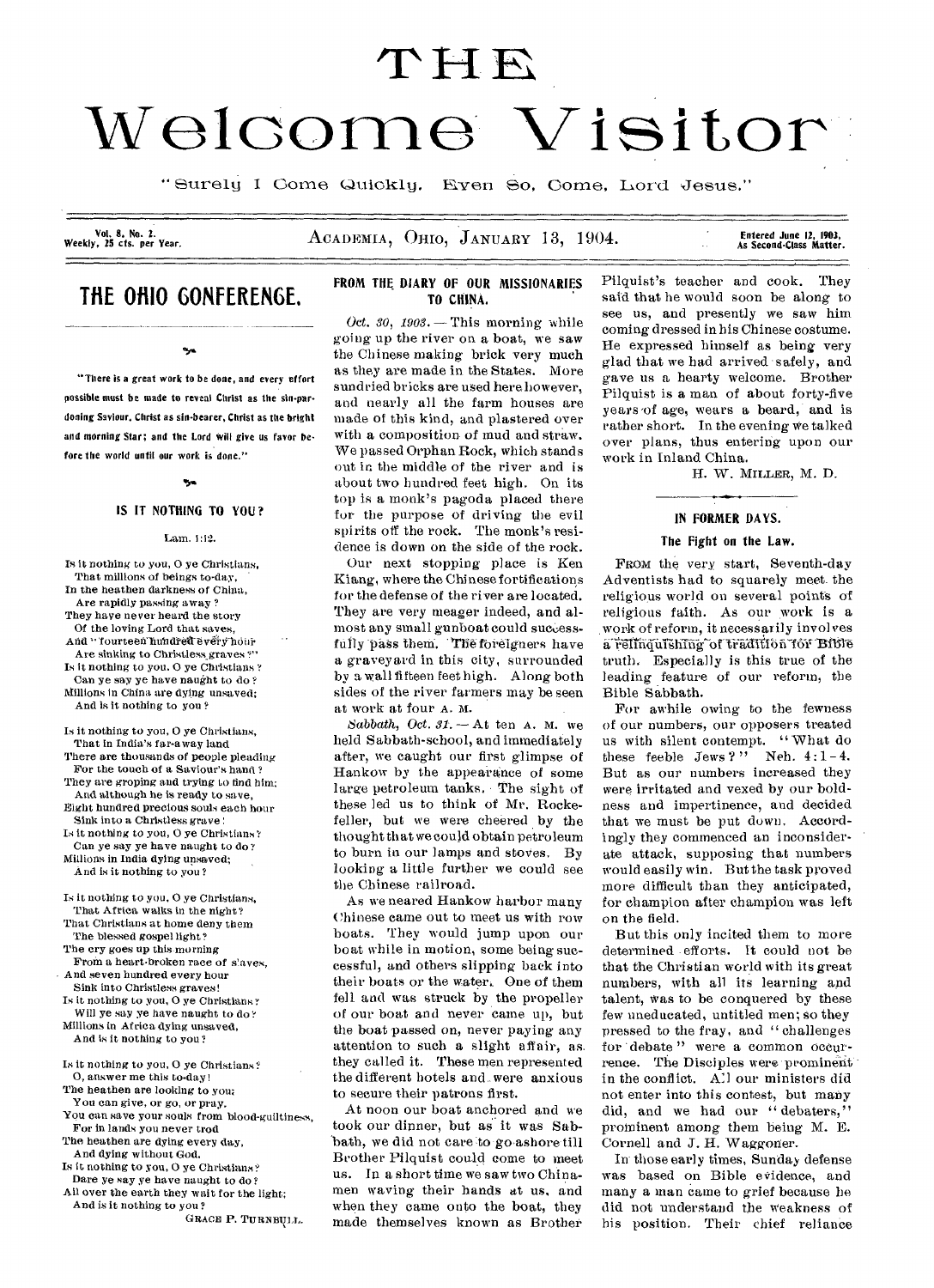was-on numbers, but the little Sabbath band, like the little kingbird, which fearlessly attacks the hawk five-times. his size, fearlessly 'encountered' the Christian world with its numbers, learning, and wealth; and so the battle raged for years. Finally it became evident to our opponents that further opposition on the basis of Bible evidence was useless, and so they laid down their arms. Since that time no well informed minister will risk an encounter with a "Sabbatarian" minister, and they have learned to be shy even of the laity.

This denomination, small as it is, has had a wonderful molding influence on the religious sentiment of the Christian world, and former positions have been abandoned. This shows the power there is in truth. The Christian world has shown its willingness to sacrifice, if need be, all ten of the commandments rather than *give* up its illegitimate and unlawful pet, Sunday keeping.

But it must not be supposed that the world takes this defeat all in good part. Baffled in argument, they will try some other means of putting down these disturbers of conscience. The deep-seated dislike for the pure truth shows itself every now and then, and has resulted in persecution many times already. For many years inci easing efforts have been put forth to crush it out by legal enactments, but thus far these efforts have been overruled by One who sits on high. When permitted to do so, the hand of oppression will be laid upon us, and effort be made to accomplish by force what cannot be accomplished by any fair means. The effect of this conflict on our people will be considered later. D. HILDRETH.

#### Huntsville, Alabama.

DEAR VISITOR READERS: Although I know you have much work in the State of Ohio to interest you, yet I have reason to believe that you are interested in the work in the South also. The Lord certainly has blessed the efforts put forth in his work in this part of his vineyard.

The Oakwood Industrial School is constantly increasing both in membars and spiritual growth. Several of- the students who came here not knowing God, have given their hearts to him for the first time. This giyes us more joy than any other advancement that could be made.

There are about forty students in the school home now. Most of them are of an older class, who appreciate the value of an education, and are willing to put forth an effort to obtain it. They have as a rule, an ambition to become workers for the Master.

News of the progress of the work in Ohio is hailed by us at this place with delight, and so we thought the readers of the VISITOR would enjoy a report of the work here. All of us feel to praise God for the privileges of the new year. JAMES H. SMITH.

*Jan. 3, 1904.* 

#### **TITHE RECEIPTS.**

#### DECEMBER, 1903.

| Alliance                                                                                | 23.88  |
|-----------------------------------------------------------------------------------------|--------|
|                                                                                         | 6.06   |
|                                                                                         | 91.82  |
| Burnesville                                                                             | 13.50  |
|                                                                                         | 2.30   |
|                                                                                         | 10.00  |
| Broughton                                                                               | 34.90  |
| Chagrin Falls                                                                           | 11.38  |
| Cincinnati                                                                              | 43.96  |
|                                                                                         | 37.57  |
| Conneaut                                                                                | 5.12   |
|                                                                                         | 22.50  |
| Columbus                                                                                | 244.23 |
| Coshoeton                                                                               | 255.50 |
| Cleveland                                                                               | 105.49 |
| Delaware                                                                                | 5.50   |
|                                                                                         | 58.64  |
|                                                                                         | 16.56  |
|                                                                                         | 61.90  |
|                                                                                         | 18.50  |
|                                                                                         | 1.25   |
| Grand River                                                                             | 5.25   |
|                                                                                         | 1.80   |
|                                                                                         | 3.00   |
|                                                                                         | 4.95   |
|                                                                                         | 5.60   |
| Locust Point                                                                            | 67.00  |
|                                                                                         | 4.18   |
| Mount Vernon                                                                            | 144.39 |
|                                                                                         | 11.60  |
|                                                                                         | 30.07  |
| Nashville                                                                               | 9.00   |
|                                                                                         | 6.68   |
|                                                                                         | 3.05   |
|                                                                                         | 65.00  |
| Springfield                                                                             | 36.33  |
| $\text{Toledo} \dots \dots \dots \dots \dots \dots \dots \dots \dots \dots \dots \dots$ | 164.02 |
| Van Wert                                                                                | 10 00  |
|                                                                                         | 5.87   |
|                                                                                         | 178.97 |
| Wilmington                                                                              | 12.00  |
| Youngstown                                                                              | 3.00   |
| Isolated Sabbath Keepers                                                                | 95.57  |
|                                                                                         |        |
|                                                                                         |        |

Total ..... ...... ........ 11.069.27 C. V. HAMER. Treas.

#### **TOTAL RECEIPTS. ALL SOURCES, DECEMBER, 1903.**

| First Day Offering              | 69.93  |
|---------------------------------|--------|
| Sabbath-school Donations        | 55.75  |
| Annual Offering                 | 793.76 |
| Jamaica Relier Fund             | 3.41   |
| A cademy Debt                   | 96.25  |
| Southern Field                  | 5.50   |
| Southern Publishing Association | 7.00   |
| China Transportation Fund       | 25.00  |
| Haskell Home                    | . 85   |
| Egypt Transportation Fund       | 5.00   |
| Review & Herald Removal Fund    | 47.00  |
|                                 |        |

 $Total \ldots \ldots \ldots \ldots \ldots \ldots \ldots \ldots \ldots \ldots$ . \$4,632.46 C. V. HAMER, Treas.

## **HOME fiND SGtIOOL.**

#### **THE MINISTRY OF SONG.**

IN every school, instruction in singing is greatly needed. There should be much more interest in voice culture than is now generally manifested. Students who have learned to sing sweet gospel songs with melody and distinctness, can do much good as singing evangelists. They will find many opportunities to use the talent that God has given them, carrying melody and sunshine into many lonely places darkened by sin and sorrow and affliction, singing to those who seldom have church privileges.

Students, go out into the highways and the hedges. Endeavor to reach the higher as well as the lower classes. Enter the homes of the rich and the poor, and as you have opportunity ask, Would you be pleased to have us sing? We would be glad to hold a song service with you. Then as hearts are softened, the way may open for you to offer a few words of prayer for the blessing of God. Not many will refuse.

Such ministry is genuine missionary work. God desires every one of us to be converted, and learn to engage in missionary effort in earnest. He will bless us in this set vice for others, and we shall see of his salvation.

MRS. E. G. WHITE.

#### **ORGANIZATION AND SYSTEM.**

PROPER organization in Sabbathschool work is like correctly adjusted machinery, it works without friction. A mechanic well knows that when an engine starts and stops, jerks and pulls, something is wrong. Some bolt is loose, a wheel does not run true, or some place needs oiling. If every part was running correctly, no thought would need to he lost upon the running of the machine, but all attention could be devoted to the work it was doing.

The salvation of its members is the object of a Sabbath-school, but can any one imagine a refactory boy being converted in the school where no order or system is maintained?

For example: The boy comes to school at nine o'clock when it is supposed to open, but neither superintendent nor teacher is present on time. Opportunity is afforded at once for Satan to get in his work, and by the time the teacher is on hand to deal out spiritual truth, his pupil's mind is already full of Satan's suggestions.

Fixed plans, if they are good ones, carefully carried out, will never hinder the working of the Spirit, but rather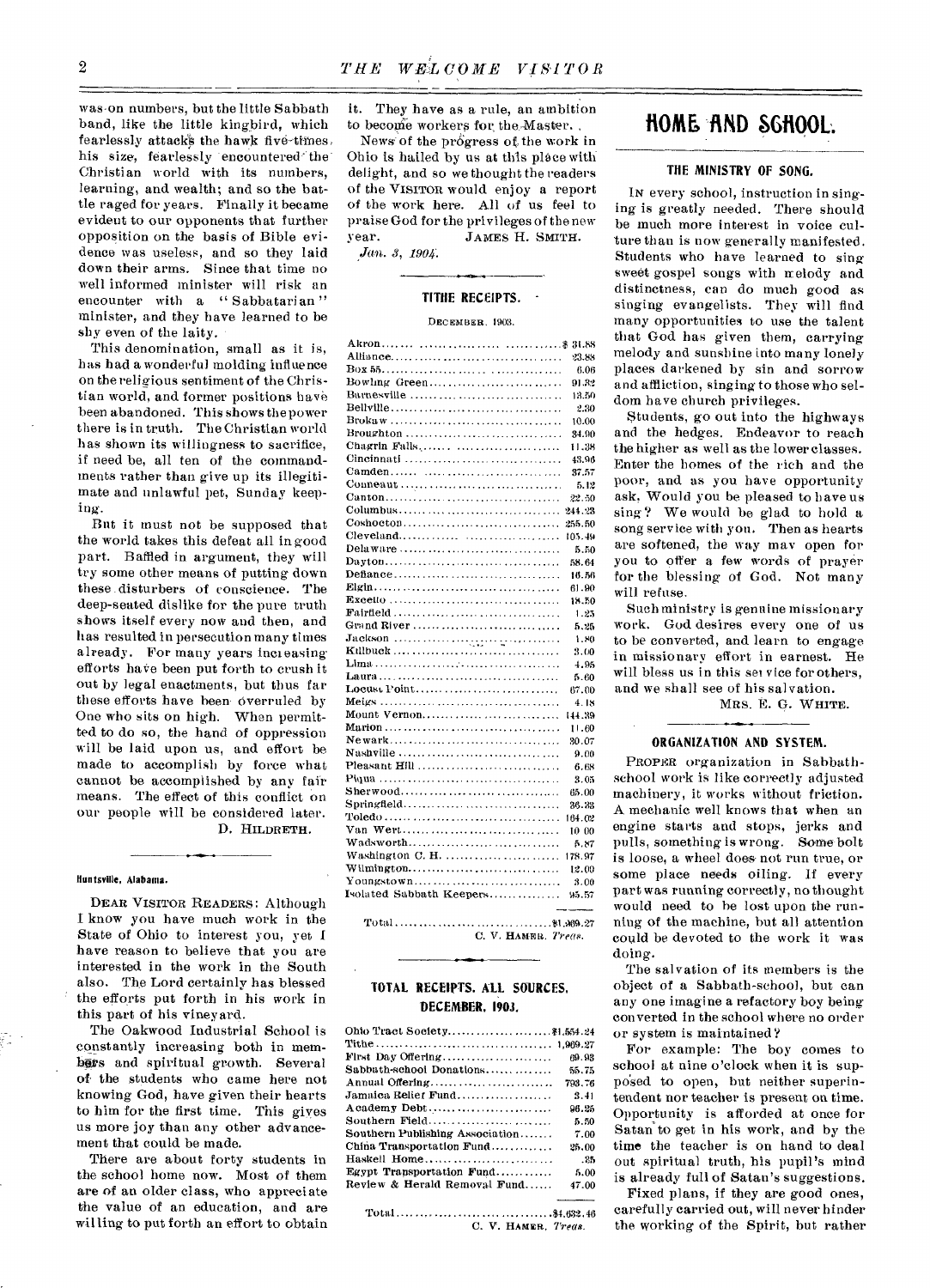aid it. Paul encourages us to have things done in order. That implies a program, and to have it done decently emphasizes its being carried out in proper order. What is more annoying, nerve destroying, or a greater travesty on the name of religion than for a superintendent not to know what he is going to do next when conducting a school. Perhaps he has forgotten to have a proper song selected, and so, while the school waits, he must' find a hymn, and, as I have occasionally seen, he selects an evening song for the morning.

Little edification is obtained from the prayer of the one who has been called; upon in the rear of the room, and who offers, it in so low a voice that only the individual kneeling nearest him can hear it. How much better to have previously spoken to the one he wanted to pray, and have him at the front of the school.

A vast amount of lasting benefit may ;be derived from the secretary's report if it is intelligently written, giving not only bare facts and figures, but reviewing the most helpful, spiritual lessons emphasized the previous week. A few boiled down thoughts may, be remembered longer than extended remarks, and so. forgotten truths are brought to mind, and' the, secretary's report has produced lasting, effects. Careful attention to the statistics of the school will often .lead us to look up some dilatory members who are absenting themselves, or special notice made of small offerings may give the superintendent a good text for a missionary talk. Both these opportunities would be lost if the office of secretary did not exist.

TO have a school conducted systematically does not mean that the same unvaried program will he carried Out week after week. This would be a monotonous form indeed. A school to be successful will be varied frequently, but the variations will be in perfect harmony with the spirit and purpose of the school. It is here that the officers will have liberty to display all their talents.

Songs, prayers, responsive exercises, reports, etc., are but a means to an end. A Sabbath-school is a Bible school, and the paramount thought should be to secure a thorough and personal study of the Scriptures. If this is accomplished, the forms will be simplified and an intense spiritual power will pervade the entire school, and its great purpose, the salvation of souls, will be realized.— *Selected.* 

## **fiEfIL,TH fiND STRENGTH.**

#### **A DUTCHMAN'S** COMPLAINT.

- " VEN I lay myself down in my lonely ped room Und dries for to sleep very soundt, De treams, oh, how into my het dey will come,
- Till I vish I vas unter de groundt.
- "Sometimes wen I eats von pig suppzr, I treams Dat mine sthomach ish tilt full of sthones, Und out in my sleep like a vild cat I schreams,
- Und kicks *off* de pet clothes, and groans.
- " Den, dere ash I lay mit de pet cloths all off. I kits myself all over froze;
- In de morning I wakes mit de hetache and cough,
- Und I'm sick from mine het to mine toes.
- " Oh ! vat shall pe ton for a poor man like me, Vat for do I live in dish vay;
- Some say deres a cure for dish trouble of me. "fish to eat but two meals in von day." *—The Health Reformer.*

and and the second second

#### HEADACHES.

A WRITER in *Good Housekeeping* in discussing this prevalent malady says, Headaches are symptomatic of many different diseased conditions, usually avoidable, though not always so; generally, but not invariably, susceptible of relief from treatment.

#### Conditions.

In a general way, we may recognize headache as due:-

1. To some systematic poisoning; including the headaches of acute febrile diseases, of indigestion and constipation, that is, of poisons generated in the stomach and intestines, of alcohol, tobacco, diabetes, etc., including also the headaches attributed to impure air, to overwork or fatigue, which, when they cause headache, do so through the medium of poisons retained in the system.

2. Diseased conditions in the head, most commonly of the eyes, sometimes of the nose, ear, tooth or tongue; and the more serious, but fortunately rarer diseases, inside the skull, as meningitis or brain tumor.

3. Insufficient blood supply; anemia in *young* women, hardened arteries in the aged, certain varieties of heart disease, and also chronic kidney disease; while the headache of acute kidney disease may be of toxic origin, in chronic cases it is probably due to circulatory disturbance.

4. Nervous conditions, including the distinct and peculiar condition that is known as migraine or sick headache.

#### **Causes.**

"To consider these groups a little in detail, we may hazard the statement that nine out of ten people who

suffer from headache do so from gastro-intestinal causes, indigestion or constipation; we *eat too* much—all of us; *drink too much—most* of us—and *forget the need of thorough excretion.*  For this reason have I said that headaches axe usually avoidable, for gluttony is presumably unnecessary.

"That eye-strain causes headache is now universally admitted; so do catarrhal conditions of the nose, adenoids in the throat, wax in the ear, ulcer on the tongue, and often decayed teeth. The nervous individual, who has pains everywhere, very naturally has headaches. The headaches in women attributed to uterine and ovarian diseases have, like most other aches attributed to such cases, nothing whatever to do with the abdominal organs, but result from general nervousness.

"Migraine or sick headache is a peculiar and well-defined affliction, beginning in early youth, often hereditary, o,curring with noticeable regularity, accompanied by vomiting and sometimes disturbances of sight, hearing and sensation; it affects chiefly one side of the head, lasts one to three days, and has well.been likened to epilepsy; it is sometimes called bilious headache, though in no way related to disease of the stomach or liver; in fact, it is very much a sensory outburst quite analagous to the motor outburst called epilepsy; and the frequency with which we find both diseases in different memb3rs of related families cannot be explained by coincidence.

#### How To Know.

" To a certain extent headaches are localized -according to their causes, and a knowledge of this localization is of relative importance. The headache of eye-strain is usually over the eyebrows, sometimes in the back of the head; this pain is apt to come after using the eyes as in reading or sewing, and to be gone in the morning following the night's rest. Habitual headaches in these regions and with these attributes usually mean glasses—should mean the consulting an oculist. The headaches of indigestion and constipation are almost invariably in the forehead, which is also the seat of practically all headaches due to the causes enumerated in Groups 1 and 2. Disorders of the teeth, teething in children, and of the ear, are apt to cause pain in the side of the head, though the ache from teeth is frequently in the back of the head. While nervous headaches may be in any part of the head, an ache felt only on the top of the head is characteristic of nervousness; these are sharp pains, and usually are worse in the morning."

<sup>&</sup>quot;BLESSED is the man that trusteth in the Lord."